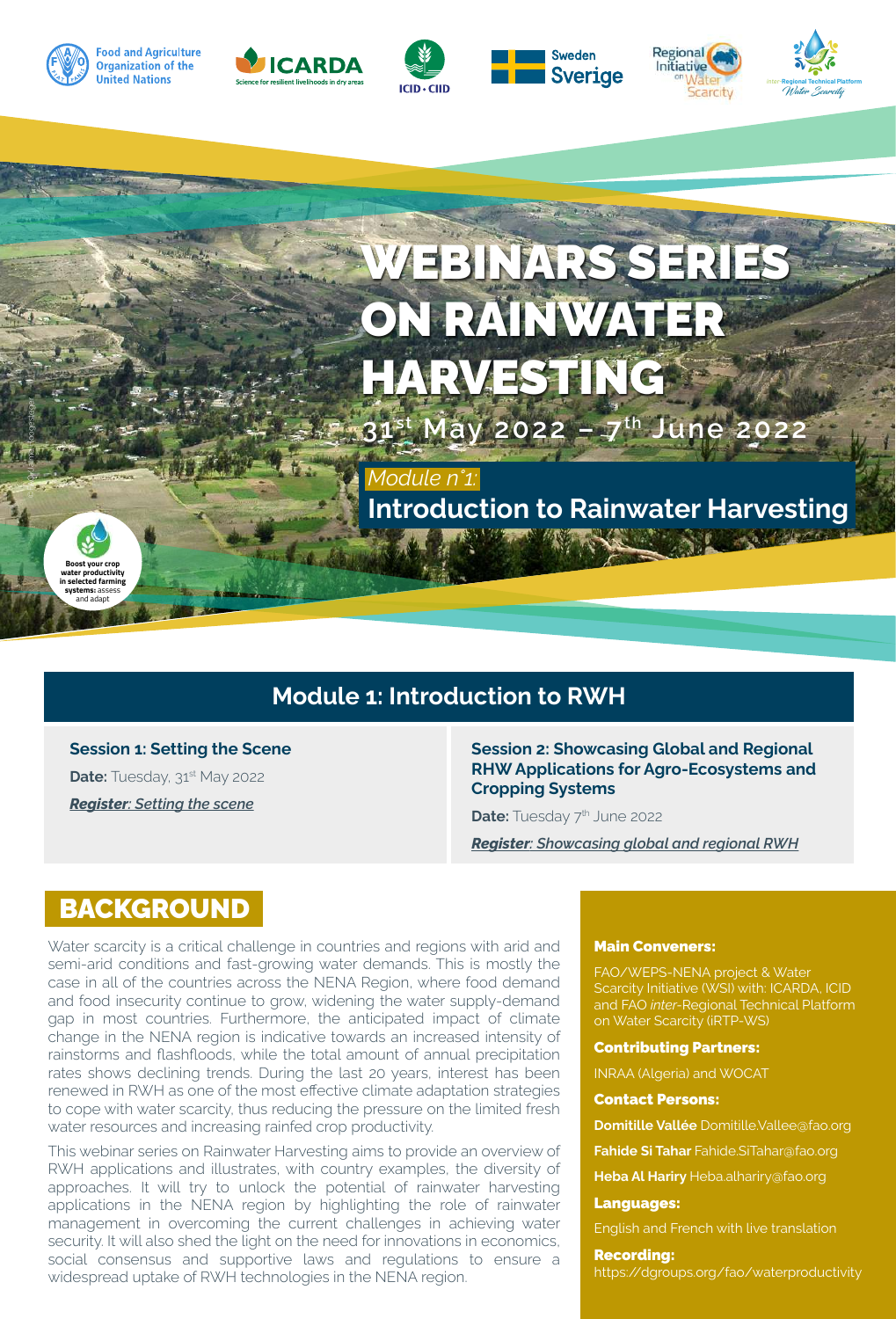## **ABOUT THE MODULE 1**

There are two webinars available for an Introduction to Rain Water Harvesting. The first webinar "Setting the scene" and the second webinar "Showcasing Global and Regional RWH Applications for Agro-Ecosystems and Cropping Systems" will provide an overview of RWH systems, the objectives of RWH and its main applications, the classification and suitable conditions for RWH by show-casing various regional and international RWH applications for agro-ecosystems and cropping systems.



### EXPECTED OUTCOMES FOR THE PARTICIPANTS

**Participants will achieve the following outcomes:**

1

Understand the core concepts of rainwater harvesting.



3

©FAO

Get an overview of practical applications of rainwater harvesting.

Bring attention to the potential of RWH for improved food and water security, enhanced resilience to climate change and other ecosystem services.

## SUGGESTED READINGS

- **Mekdaschi Studer, R. and Liniger, H. 2013. Water Harvesting:** Guidelines to Good Practice. Centre for Development and Environment (CDE), Bern; Rainwater Harvesting Implementation Network (RAIN), Amsterdam; MetaMeta, Wageningen; The International Fund for Agricultural Development (IFAD), Rome. https://www.wocat.net/library/media/25/
- **Water harvesting indigenous knowledge for the future of the drier environments:**  https://www.researchgate.net/publication/267131411\_Water\_harvesting\_indigenous\_knowledge\_for\_the\_future\_ of\_the\_drier\_environments\_ICARDA\_Aleppo\_Syria\_40\_pp
- **Rainwater harvesting for restoring dry agroecosystems:** a conceptual review of opportunities and constraints in a changing climate. Environmental Reviews, 2017, Vol. 25, No. 2: pp. 135-149. https://cdnsciencepub.com/doi/10.1139/er-2016-0069
- **Management and Conservation Water Techniques for and by Farmers:** when the water management is a risk shared by the community. Case of fragile ecosystems in Algeria. https://dx.doi.org/10.5281/zenodo.3970348
- **The oasis system: a smart model of adaptation to the climatic changes.** In Environmental Biotechnology and Engineering: ISEBE Advances 2016, Ed. Cinvestav, Mexico City, Mexico, chapter 5.2, pp 191-199, http://horizon.documentation.ird.fr/exl-doc/pleins\_textes/divers18-05/010072565.pdf
- **Impact des canicules sur les productions agricoles et la demande en eau d'irrigation.** Journal Algérien des Régions Arides (JARA), Numéro spécial 2016, pp 56-68
- **Capacity building of basic communities for the sustainable development of the mountainous zones:** Case of Bejaia, Algeria. http://doi.org/10.14299/ijser.2019.01.05
- <sup>111→</sup> Challenges of water resource management in the semi-arid region of Nâama (western Algeria) International **Journal of the Environment and Water,** Volume 3 (5) pp 138-146
- **Contribution à une meilleure utilisation des précipitations en agriculture pluviale dans la vallée de la Soummam** (Méthodes de collecte des eaux pluviales)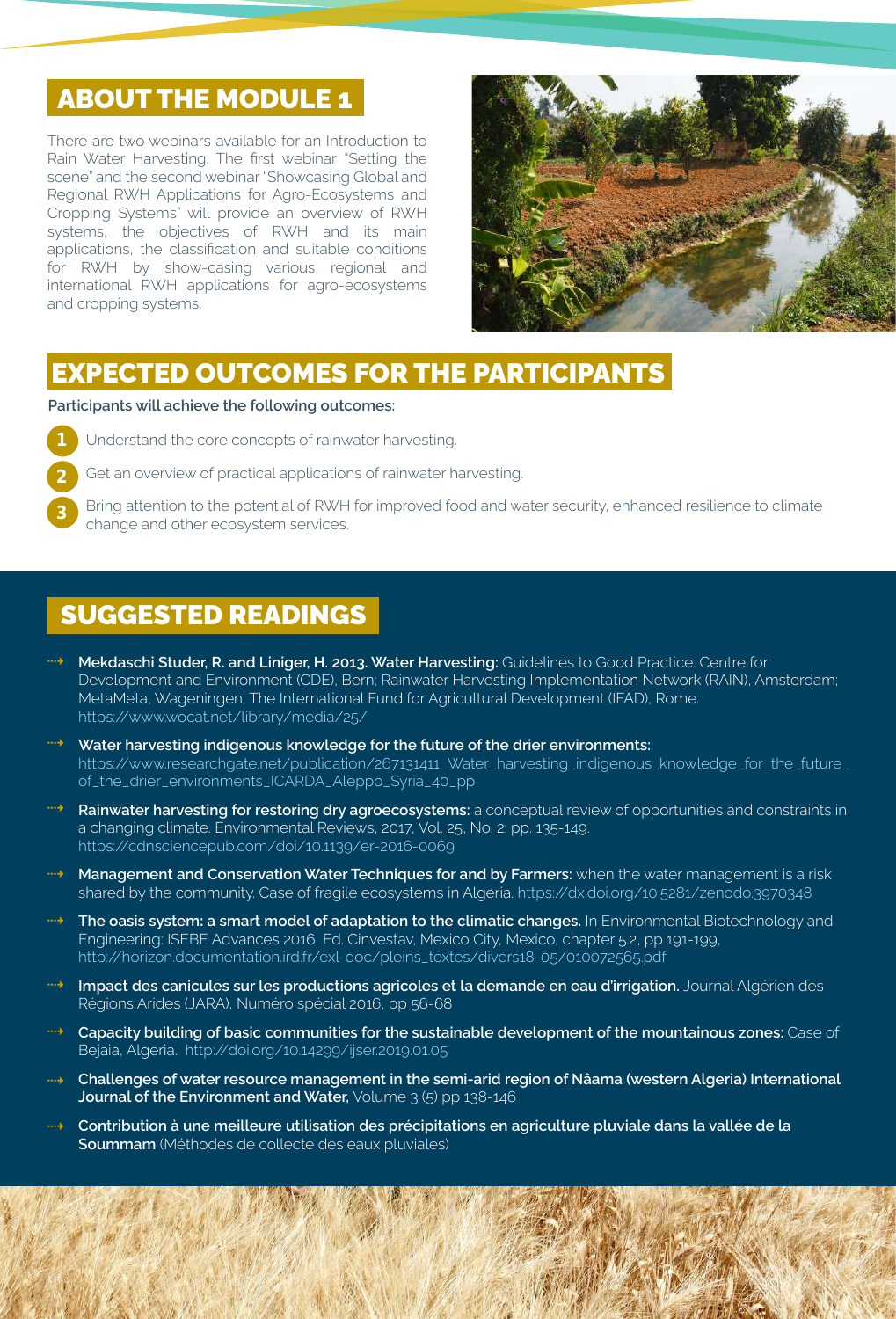### Session 1 **Speakers and moderator**



#### **Mrs Rima Mekdaschi Studer**

is a Senior Research Scientist at the Centre for Development and Environment (CDE), University of Bern. As an agronomist she has wide experience and skills in plant production with a focus on drylands (soil - plant - water relations). In her more than 15 years with WOCAT, she successfully linked research to practice. She was heavily involved in producing knowledge products on Sustainable Land Management (SLM), SLM knowledge management, networking and capacity building.



#### **Mr Theib Y. Oweis**

is a former director of the water, land, and ecosystems program of ICARDA and a world-leading specialist in water harvesting and management for agriculture, especially under conditions of water scarcity. He has a Ph.D. and MSc. degrees in Agriculture and Irrigation Engineering and spent over 35 years researching, developing, teaching, and publishing on water harvesting, supplemental irrigation, deficit irrigation, water productivity, salinity, and other areas associated with improving the productivity of water use in agriculture.



#### **Mrs Heba Al Hariry**

is a hydrogeologist, holding a Master's degree in Environmental Engineering. She has more than 15 years of broad international experience working on international and regional projects in Canada and across the MENA region. Her fields of expertise include Hydrogeology, Disaster Risk Reduction, Integrated Water Resources Management, Remote Sensing, Climate Change, and Business Development. Currently, she is part of the Regional Water Scarcity Initiative Team at FAORNE, leading and coordinating the development of the FAO's newly established *inter-*Regional Technical Platform on Water Scarcity (iRTP-WS).

### Session 2 **Speakers and moderator**



#### **Mr Kunlun Ding**

is a senior research engineer at the Department of Irrigation and Drainage Engineering, China Institute of Water Resources and Hydropower Research (IWHR). He obtained a PhD degree in soil and water management and has 38 years of research and technology dissemination experience in soil and water management, irrigation and drainage, and rural water supply, including rainwater harvesting and utilization in remote mountainous areas, arid areas and islands.



#### **Mr Abdelmadjid Boulassel**

holds a Magister in Agronomic Sciences specializing in Agricultural Hydraulics. He is a former Researcher and Director of the Research Division "Management of Mountain Ecosystems" at INRAA (National Institute of Agronomic Research of Algeria). He was formerly a national Consultant in Irrigation and Climate Change at FAO in Algeria and then FAO national Consultant. He is currently a member of the Research Laboratory on Water Control in Agriculture (LMEA). He has paid particular attention for more than 30 years to the issues of water management and water governance.



#### **Mr Fahide Si Tahar**

is an Irrigation Agronomist, holding an MSc degree in agronomy and an MSc degree in water resource management and irrigation. He has twenty years of international work experience in the planning, financing and implementation of agricultural and irrigation development projects. Currently, he is part of the Regional Water Scarcity Initiative team at FAO Regional Office for Near East and North Africa.